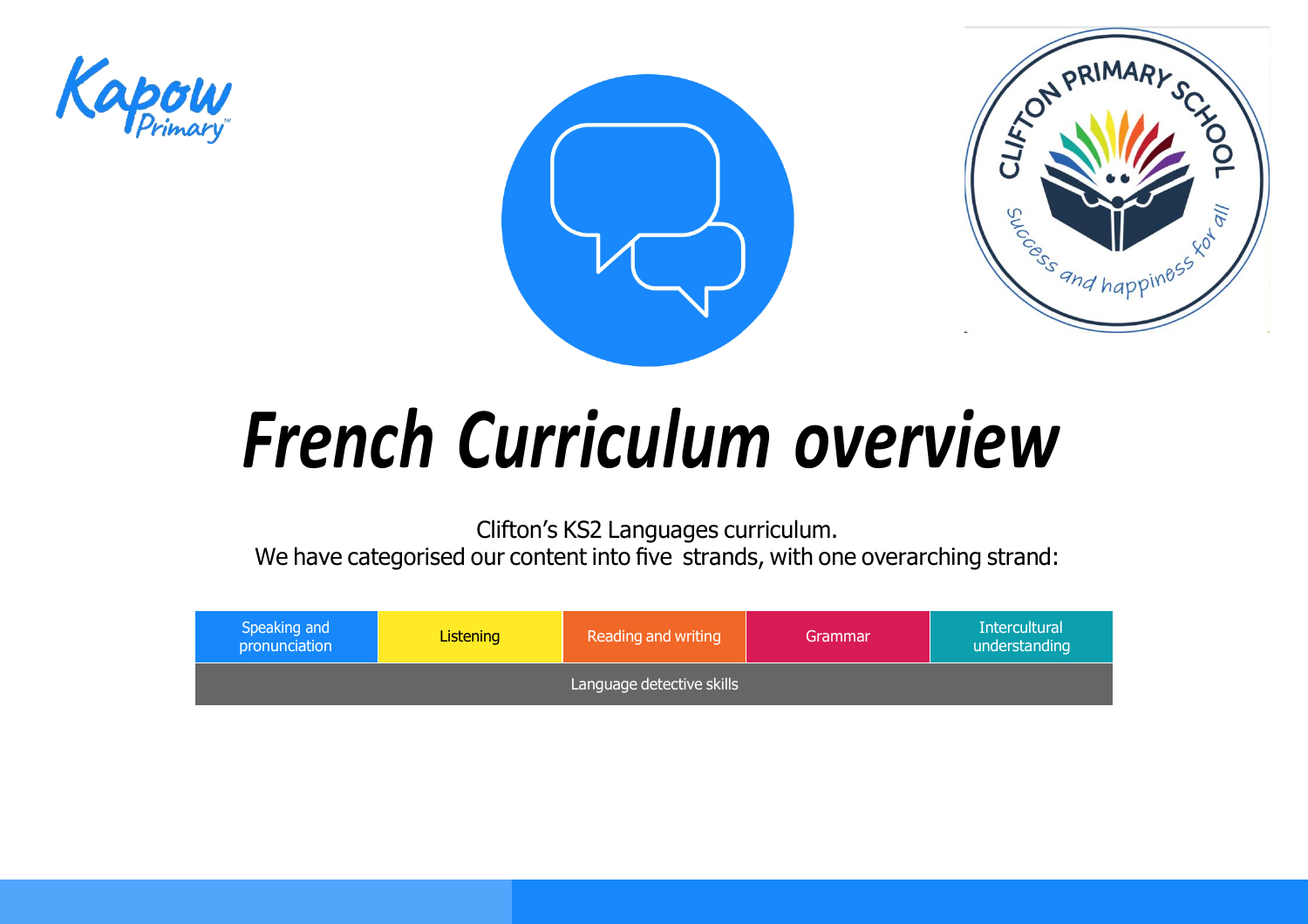| <b>Contract Contract Contract Contract Contract Contract Contract Contract Contract Contract Contract Contract Co</b> |
|-----------------------------------------------------------------------------------------------------------------------|
|-----------------------------------------------------------------------------------------------------------------------|

| Key stage 2 -<br>National Curriculum French subject content:                                                                              | Kapow Primary's French<br>strands | <b>Primary Units</b>                                                                                               |                                                                                               |                                                                       |                                                               |  |
|-------------------------------------------------------------------------------------------------------------------------------------------|-----------------------------------|--------------------------------------------------------------------------------------------------------------------|-----------------------------------------------------------------------------------------------|-----------------------------------------------------------------------|---------------------------------------------------------------|--|
| Pupils should be taught to:                                                                                                               |                                   | Year 3&4 cycle A                                                                                                   | Year 3&4 cycle B                                                                              | Year 5&6 cycle A                                                      | Year 586B                                                     |  |
| Listen attentively to spoken language and show<br>understanding by joining in and responding                                              | Speaking and pronunciation        | <b>French greetings with</b><br>puppets                                                                            | <b>Portraits</b><br><b>Clothes</b>                                                            | Monster pets<br><b>Space explorers</b>                                | <b>Sport and the Olympics</b><br><b>French football</b>       |  |
| explore the patterns and sounds of language<br>through songs and rhymes and link the spelling,<br>sound and meaning of words.             | Listening                         | French adjectives of<br>colour, size and shape<br>Playground games                                                 | Numbers, calendars<br>and birthdays<br>Weather and water                                      | <b>Shopping</b><br><b>French speaking world</b><br>A week in the life | champions<br>Life at home<br>Planning a holiday               |  |
|                                                                                                                                           |                                   | In the classroom<br><b>Transport</b><br><b>Circle of life</b>                                                      | cycle<br>French food<br><b>Eurovision</b>                                                     | Meet the family                                                       | Visit to a town                                               |  |
| Engage in conversations; ask and<br>answer questions; express opinions and<br>respond to those of others; seek<br>clarification and help* | Speaking and pronunciation        | <b>French greetings with</b><br>puppets                                                                            | <b>Portraits</b><br><b>Clothes</b>                                                            | Monster pets<br><b>Space explorers</b>                                | <b>Sport and the Olympics</b><br><b>French football</b>       |  |
|                                                                                                                                           | Listening                         | French adjectives of<br>colour, size and shape<br><b>Playground games</b>                                          | Numbers, calendars<br>and birthdays<br>Weather and water                                      | <b>Shopping</b><br>French speaking world<br>A week in the life        | champions<br>Life at home<br>Planning a holiday               |  |
|                                                                                                                                           |                                   | In the classroom<br><b>Transport</b><br><b>Circle of life</b>                                                      | cycle<br>French food<br><b>Eurovision</b>                                                     | Meet the family                                                       | Visit to a town                                               |  |
| Speak in sentences, using familiar<br>vocabulary, phrases and basic language<br>structures develop accurate                               | Speaking and pronunciation        | <b>French greetings with</b><br>puppets<br>French adjectives of                                                    | <b>Portraits</b><br><b>Clothes</b><br>Numbers, calendars                                      | <b>Monster pets</b><br>Space explorers<br><b>Shopping</b>             | <b>Sport and the Olympics</b><br>French football<br>champions |  |
| pronunciation and intonation so that<br>others understand when they are<br>reading aloud or using familiar words and<br>phrases           | Reading and writing               | colour, size and shape<br><b>Playground games</b><br><u>In the classroom</u><br><b>Transport</b><br>Circle of life | and birthdays<br>Weather and water<br><u>cycle</u><br><b>French food</b><br><b>Eurovision</b> | French speaking world<br>A week in the life<br><u>Meet the family</u> | Life at home<br>Planning a holiday<br><u>Visit to a town</u>  |  |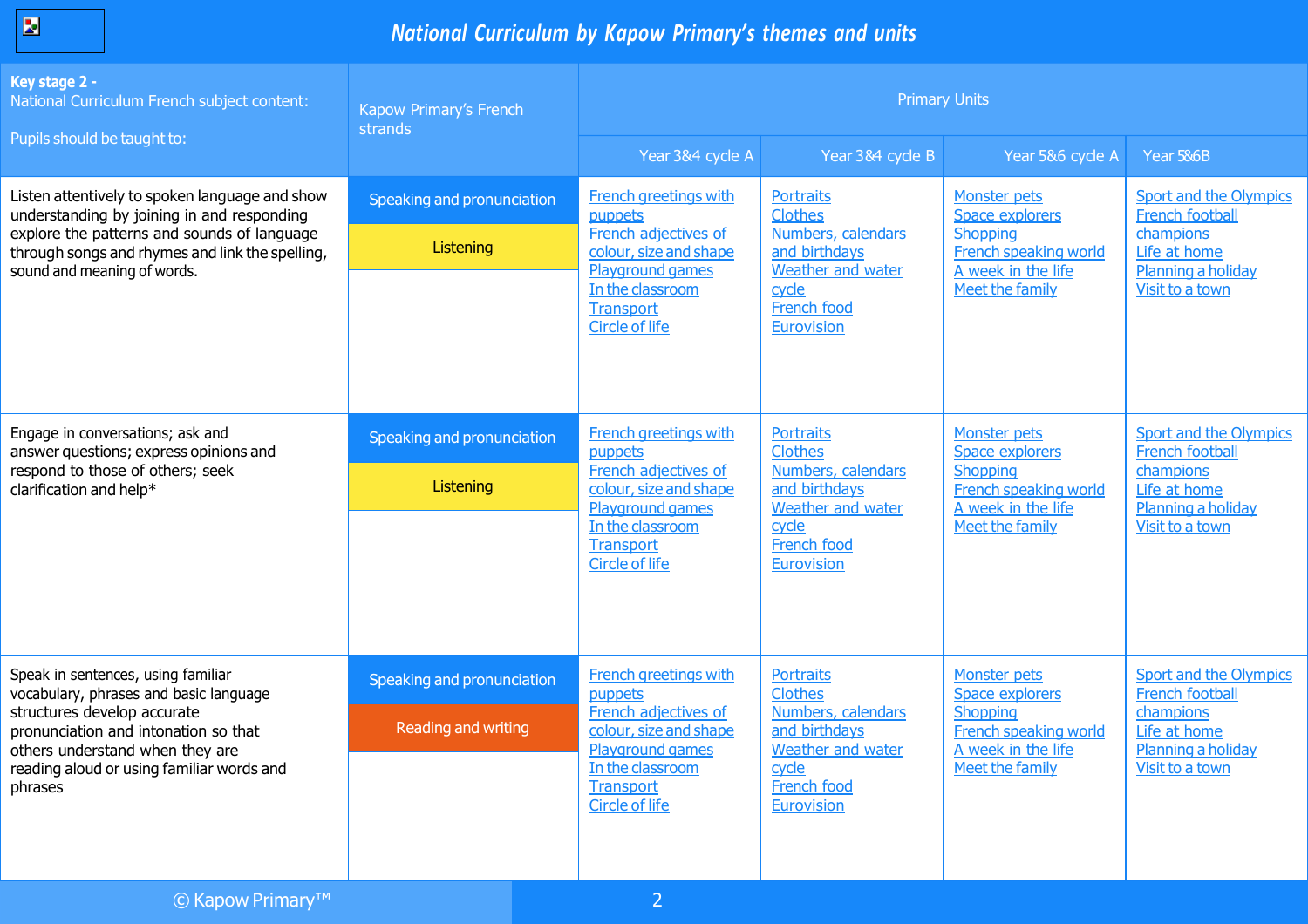| ___<br><b>Contract Contract Contract Contract Contract Contract Contract Contract Contract Contract Contract Contract Co</b> |
|------------------------------------------------------------------------------------------------------------------------------|
|                                                                                                                              |

| Key stage 2 -<br>National Curriculum French subject content:                  | Kapow Primary's French<br>strands                                                             |                                                                                                                                                                                | Kapow Primary's units                                                                                                                              |                                                                                                                      |                                                                                                                               |
|-------------------------------------------------------------------------------|-----------------------------------------------------------------------------------------------|--------------------------------------------------------------------------------------------------------------------------------------------------------------------------------|----------------------------------------------------------------------------------------------------------------------------------------------------|----------------------------------------------------------------------------------------------------------------------|-------------------------------------------------------------------------------------------------------------------------------|
| Pupils should be taught to:                                                   |                                                                                               | $\mathsf{A}$                                                                                                                                                                   | B                                                                                                                                                  | $\mathsf{A}$                                                                                                         | B                                                                                                                             |
| Present ideas and information orally to a range<br>of audience*               | Speaking and pronunciation                                                                    | <b>French greetings with</b><br>puppets<br>French adjectives of<br>colour, size and shape<br>Playground games<br>In the classroom<br><b>Transport</b><br><b>Circle of life</b> | <b>Portraits</b><br><b>Clothes</b><br>Numbers, calendars<br>and birthdays<br>Weather and water<br>cycle<br>French food<br><b>Eurovision</b>        | Monster pets<br>Space explorers<br>Shopping<br>French speaking world<br>A week in the life<br>Meet the family        | <b>Sport and the Olympics</b><br><b>French football</b><br>champions<br>Life at home<br>Planning a holiday<br>Visit to a town |
| Read carefully and show understanding of<br>words, phrases and simple writing | Reading and writing                                                                           | French greetings with<br>puppets<br>French adjectives of<br>colour, size and shape<br>Playground games<br>In the classroom<br>Transport<br><b>Circle of life</b>               | <b>Portraits</b><br><b>Clothes</b><br>Numbers, calendars<br>and birthdays<br>Weather and water<br>cycle<br><b>French food</b><br><b>Eurovision</b> | Monster pets<br><b>Space explorers</b><br>Shopping<br>French speaking world<br>A week in the life<br>Meet the family | <b>Sport and the Olympics</b><br>French football<br>champions<br>Life at home<br>Planning a holiday<br>Visit to a town        |
| Appreciate stories, songs, poems and rhymes in<br>the language                | Intercultural understanding<br>Reading and writing<br>Speaking and pronunciation<br>Listening | <b>French greetings with</b><br>puppets<br>French adjectives of<br>colour, size and shape<br>Playground games<br>In the classroom<br><b>Transport</b><br><b>Circle of life</b> | <b>Portraits</b><br><b>Clothes</b><br>Numbers, calendars<br>and birthdays<br>Weather and water<br>cycle<br><b>French food</b><br><b>Eurovision</b> | Monster pets<br>Space explorers<br><b>Shopping</b><br>French speaking world<br>A week in the life<br>Meet the family | Sport and the Olympics<br>French football<br>champions<br>Life at home<br>Planning a holiday<br>Visit to a town               |
| $\sim$ 12.1<br><b>COLLE</b><br>T <sub>DA</sub>                                |                                                                                               |                                                                                                                                                                                |                                                                                                                                                    |                                                                                                                      |                                                                                                                               |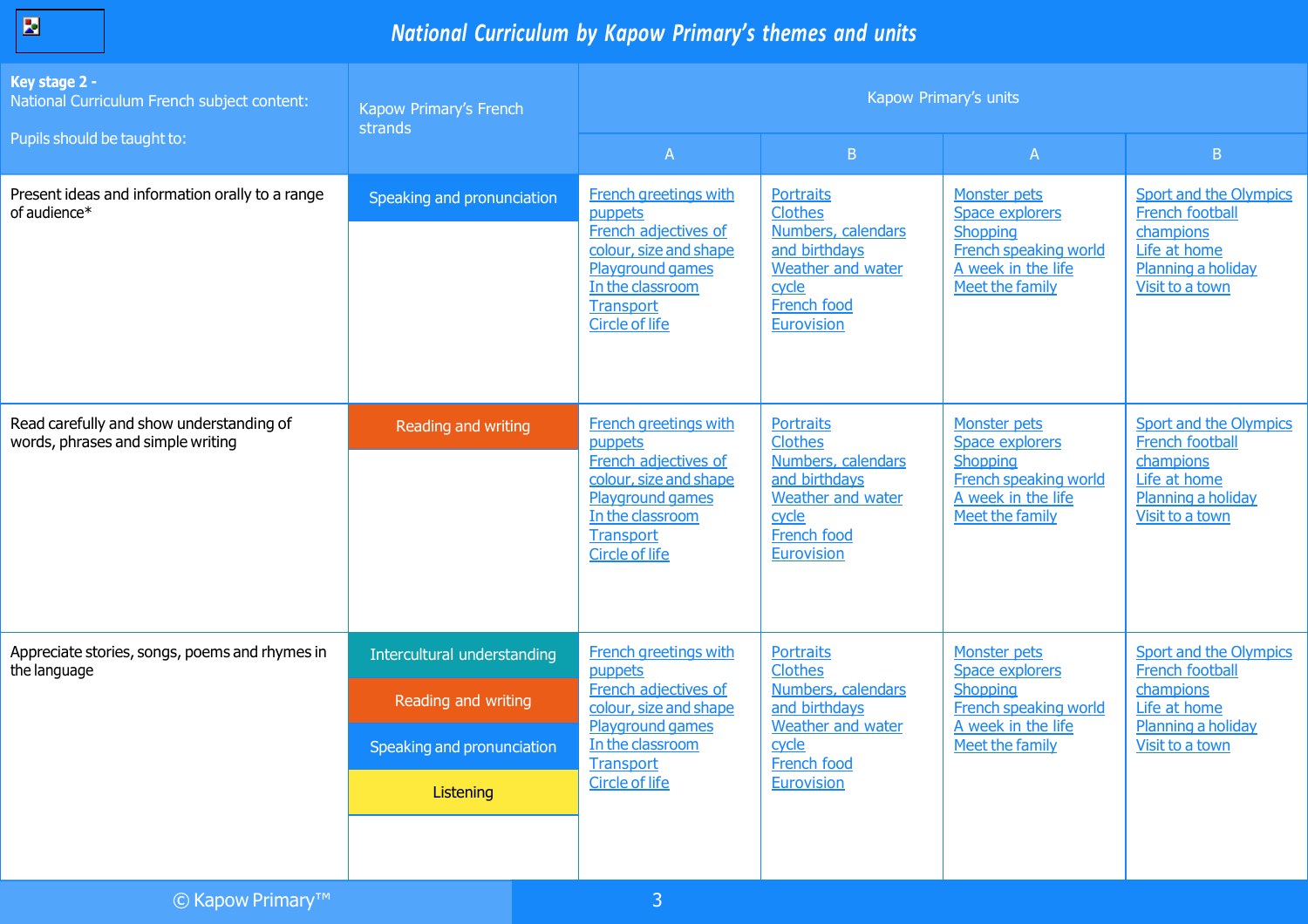| <b>Service Service Service Service Service</b> |
|------------------------------------------------|
|------------------------------------------------|

| Key stage 2 -<br>National Curriculum French subject content:                                    | Kapow Primary's French<br>strands | Kapow Primary's units                                                     |                                                                                                |                                                                            |                                                                    |  |
|-------------------------------------------------------------------------------------------------|-----------------------------------|---------------------------------------------------------------------------|------------------------------------------------------------------------------------------------|----------------------------------------------------------------------------|--------------------------------------------------------------------|--|
| Pupils should be taught to:                                                                     |                                   | $\mathsf{A}$                                                              | B                                                                                              | $\mathsf{A}$                                                               | B                                                                  |  |
| Broaden their vocabulary and develop their<br>ability to understand new words that are          | Reading and writing               | <b>French greetings with</b><br>puppets                                   | <b>Portraits</b><br><b>Clothes</b>                                                             | <b>Monster pets</b><br>Space explorers                                     | <b>Sport and the Olympics</b><br><b>French football</b>            |  |
| introduced into familiar written material,<br>including through using a dictionary              | Speaking and pronunciation        | French adjectives of<br>colour, size and shape<br>Playground games        | Numbers, calendars<br>and birthdays<br>Weather and water<br>cycle<br>French food               | Shopping<br><b>French speaking world</b><br>A week in the life             | champions<br>Life at home<br>Planning a holiday<br>Visit to a town |  |
|                                                                                                 | Listening                         | In the classroom<br><b>Transport</b>                                      |                                                                                                | Meet the family                                                            |                                                                    |  |
|                                                                                                 |                                   | <b>Circle of life</b>                                                     | <b>Eurovision</b>                                                                              |                                                                            |                                                                    |  |
|                                                                                                 |                                   |                                                                           |                                                                                                |                                                                            |                                                                    |  |
| Write phrases from memory, and adapt these to<br>create new sentences, to express ideas clearly | Grammar                           | In the classroom<br><b>Transport</b>                                      | <b>Portraits</b><br><b>Clothes</b>                                                             | Monster pets<br>Space explorers                                            | Sport and the Olympics<br>French football                          |  |
|                                                                                                 | Reading and writing               | <b>Circle of life</b>                                                     | Numbers, calendars<br>and birthdays<br>Weather and water<br>cycle<br>French food<br>Eurovision | Shopping<br>French speaking world<br>A week in the life<br>Meet the family | champions<br>Life at home<br>Planning a holiday<br>Visit to a town |  |
| Describe people, places, things and actions<br>orally* and in writing                           | Reading and writing               | <b>French greetings with</b><br>puppets                                   | <b>Portraits</b><br><b>Clothes</b>                                                             | Monster pets<br>Space explorers                                            | Sport and the Olympics<br>French football                          |  |
|                                                                                                 | Speaking and pronunciation        | French adjectives of<br>colour, size and shape<br><b>Playground games</b> | Numbers, calendars<br>and birthdays<br>Weather and water                                       | <b>Shopping</b><br><b>French speaking world</b><br>A week in the life      | champions<br>Life at home<br>Planning a holiday                    |  |
|                                                                                                 |                                   | In the classroom<br><b>Transport</b><br>Circle of life                    | cycle<br>French food<br><b>Eurovision</b>                                                      | Meet the family                                                            | Visit to a town                                                    |  |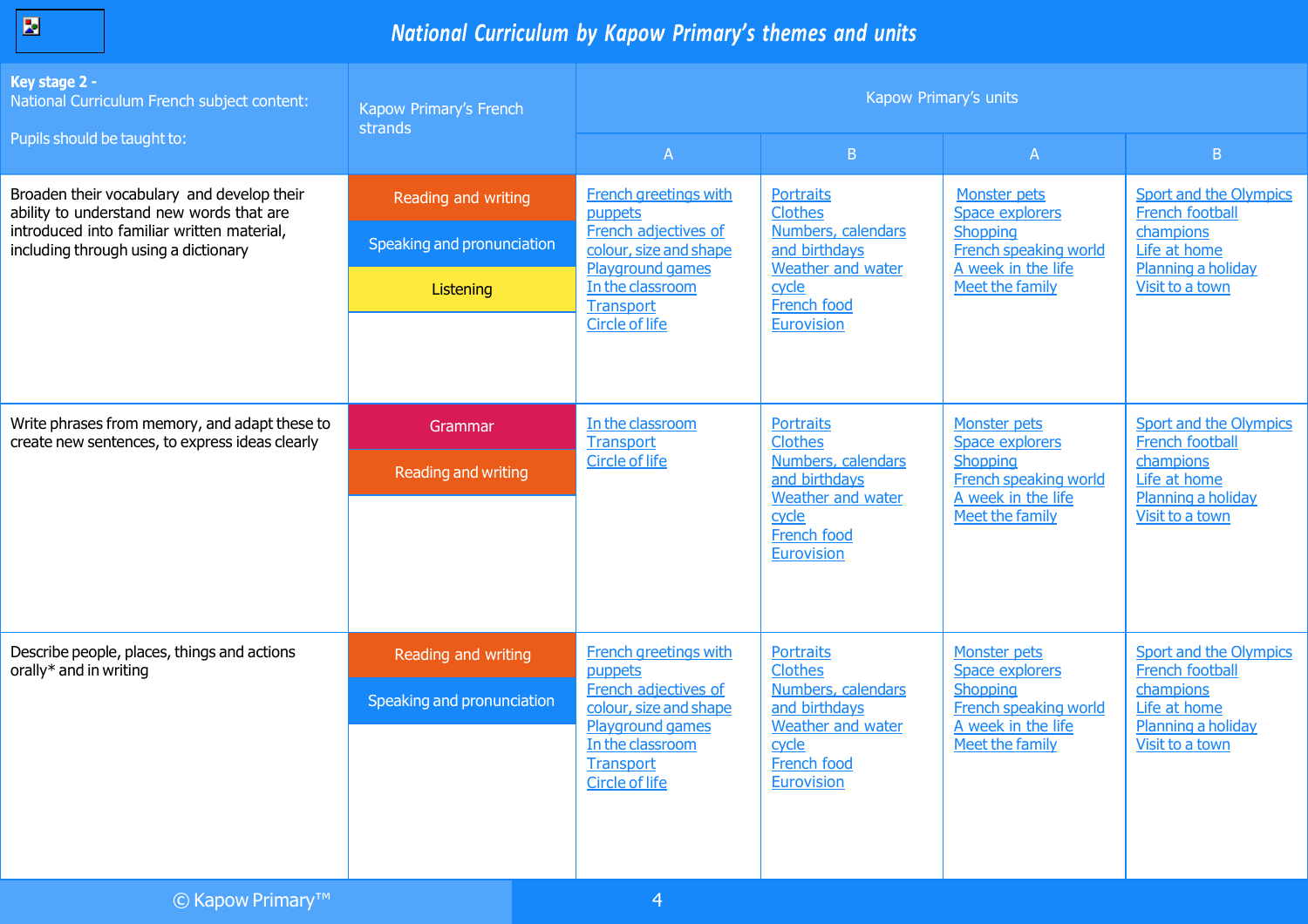| <b>Service Service</b> |
|------------------------|
|------------------------|

| Key stage 2 -<br>National Curriculum French subject content:                                                                                                                                                                                                                                                                                             | Kapow Primary's French<br>strands |                                                                                                                                                                                |                                                                                                                                                    | Kapow Primary's units                                                                                                       |                                                                                                                               |
|----------------------------------------------------------------------------------------------------------------------------------------------------------------------------------------------------------------------------------------------------------------------------------------------------------------------------------------------------------|-----------------------------------|--------------------------------------------------------------------------------------------------------------------------------------------------------------------------------|----------------------------------------------------------------------------------------------------------------------------------------------------|-----------------------------------------------------------------------------------------------------------------------------|-------------------------------------------------------------------------------------------------------------------------------|
| Pupils should be taught to:                                                                                                                                                                                                                                                                                                                              |                                   | A                                                                                                                                                                              | B                                                                                                                                                  | A                                                                                                                           | B                                                                                                                             |
| Understand basic grammar appropriate to the<br>language being studied, including (where<br>relevant): feminine, masculine and neuter forms<br>and the conjugation of high frequency verbs; key<br>features and patterns of the language; how to<br>apply these, for instance, to build sentences; and<br>how these differ from or are similar to English | Grammar                           | <b>French greetings with</b><br>puppets<br>French adjectives of<br>colour, size and shape<br><b>Playground games</b><br>In the classroom<br><b>Transport</b><br>Circle of life | Portraits<br><b>Clothes</b><br>Numbers, calendars<br>and birthdays<br><b>Weather and water</b><br>cycle<br><b>French food</b><br><b>Eurovision</b> | <b>Monster pets</b><br>Space explorers<br>Shopping<br><b>French speaking world</b><br>A week in the life<br>Meet the family | <b>Sport and the Olympics</b><br><b>French football</b><br>champions<br>Life at home<br>Planning a holiday<br>Visit to a town |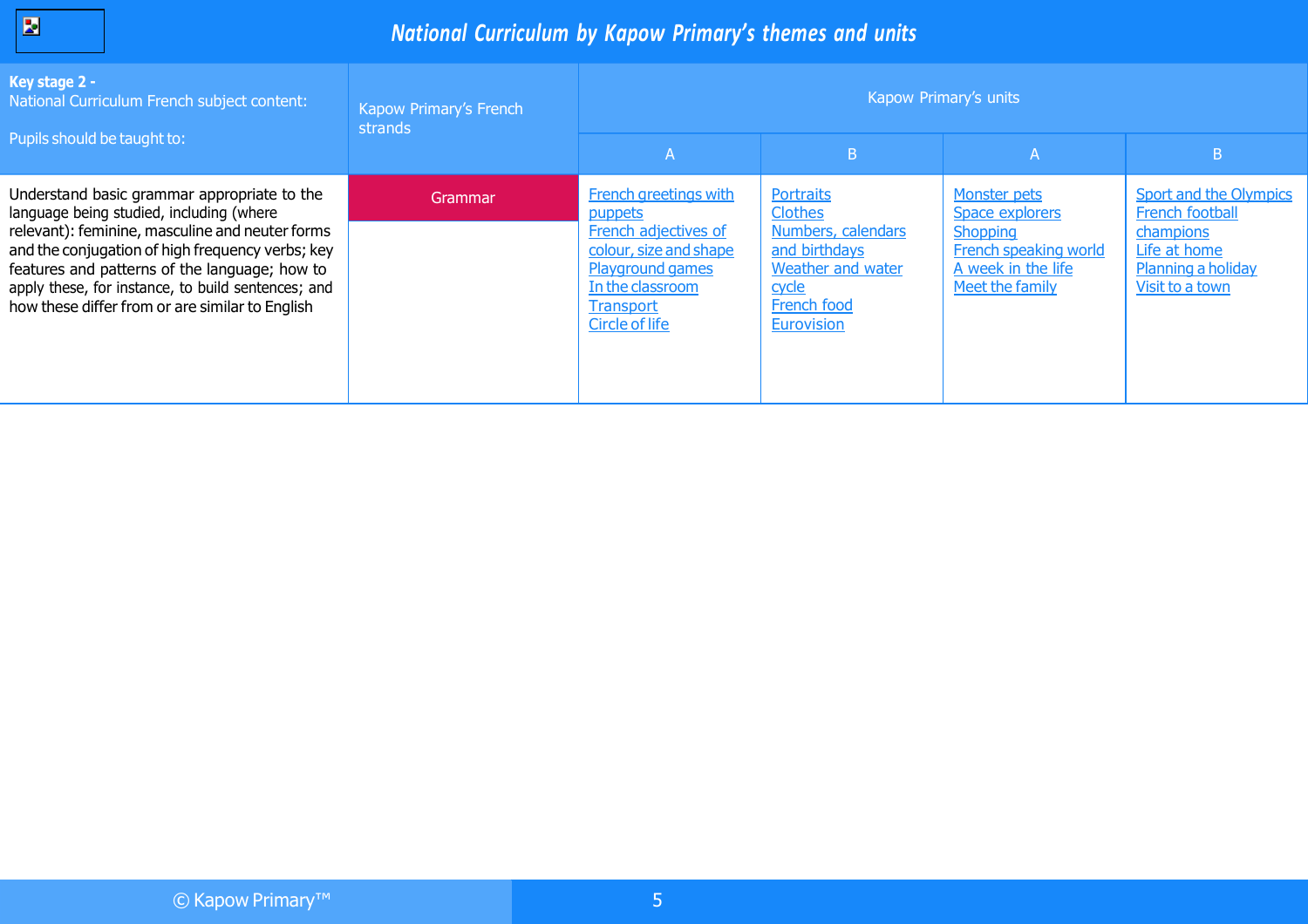| Year<br>3&4                               | <b>Unit description</b><br>Pupils will be                                                                                                                                     | <b>Curriculum coverage</b><br>The key strands are: | In this unit, the pupils will be                                                                                             | <b>Cross-curricular:</b>                           |  |
|-------------------------------------------|-------------------------------------------------------------------------------------------------------------------------------------------------------------------------------|----------------------------------------------------|------------------------------------------------------------------------------------------------------------------------------|----------------------------------------------------|--|
| <b>French</b>                             | Using puppets to learn how to<br>introduce themselves, using<br>appropriate greetings to say hello,                                                                           | Reading and writing                                | Learning the formal and informal greetings for hello - salut and bonjour -<br>and appropriate greetings for the time of day. | <b>PSHE &amp; RSE</b>                              |  |
| greetings with<br>puppets                 | good-bye and good night, and<br>asking and answering the question,<br>'how are you feeling?'.                                                                                 |                                                    | Speaking and pronunciation                                                                                                   | Learning how to say goodbye - au revoir.           |  |
| (5 lessons)                               |                                                                                                                                                                               |                                                    | Listening                                                                                                                    | Learning how to say their name using Je m'appelle. |  |
| <u>Go to unit</u>                         |                                                                                                                                                                               |                                                    | Learning how to express their feelings in French and how to respond when<br>asked how they are - Ça va?                      |                                                    |  |
|                                           |                                                                                                                                                                               |                                                    |                                                                                                                              |                                                    |  |
|                                           |                                                                                                                                                                               |                                                    |                                                                                                                              |                                                    |  |
| <b>French</b><br>adjectives of<br>colour, | Describing shapes using adjectives<br>of colour and size, learning the                                                                                                        | Grammar                                            | Learning colour in French and responding accurately to verbal instructions<br>about organising colours.                      | Art                                                |  |
| (5 lessons)                               | position of adjectives relative to the<br>noun; noting cognates and creating<br>animal and Christmas artworks<br>inspired by the cut-outs of French<br>artist, Henri Matisse. | Reading and writing                                | Learning French words for size and shape adjectives.                                                                         |                                                    |  |
| <u>Go to unit</u>                         |                                                                                                                                                                               |                                                    | Matching written captions to corresponding images.                                                                           |                                                    |  |
|                                           |                                                                                                                                                                               | Speaking and pronunciation                         | Learning to ask for something politely.                                                                                      |                                                    |  |
|                                           |                                                                                                                                                                               | <b>Listening</b>                                   | Following a set of written instructions.                                                                                     |                                                    |  |
|                                           |                                                                                                                                                                               |                                                    | Leaning about adjectival position.                                                                                           |                                                    |  |
|                                           |                                                                                                                                                                               |                                                    |                                                                                                                              |                                                    |  |
| Playground<br>games                       | Counting in French from one to<br>twelve, recognising the written<br>number words, asking how old                                                                             | Intercultural understanding                        | Learning to count from 1-12 verbally and recognising the written number<br>names.                                            | English-SPaG                                       |  |
| (5 lessons)                               | someone is and answering the<br>same question, comparing sentence                                                                                                             | Reading and writing                                | Learning how to ask someone how old they are and respond to this<br>question.                                                |                                                    |  |
| Go to unit                                | structures in French and English,<br>and practising all the vocabulary by<br>playing counting and traditional                                                                 | Speaking and pronunciation                         | Reading a letter and learning to decipher clues about its meaning.                                                           |                                                    |  |
|                                           | French games.                                                                                                                                                                 | Listening                                          | Playing traditional French games to practise counting.                                                                       |                                                    |  |
|                                           |                                                                                                                                                                               |                                                    |                                                                                                                              |                                                    |  |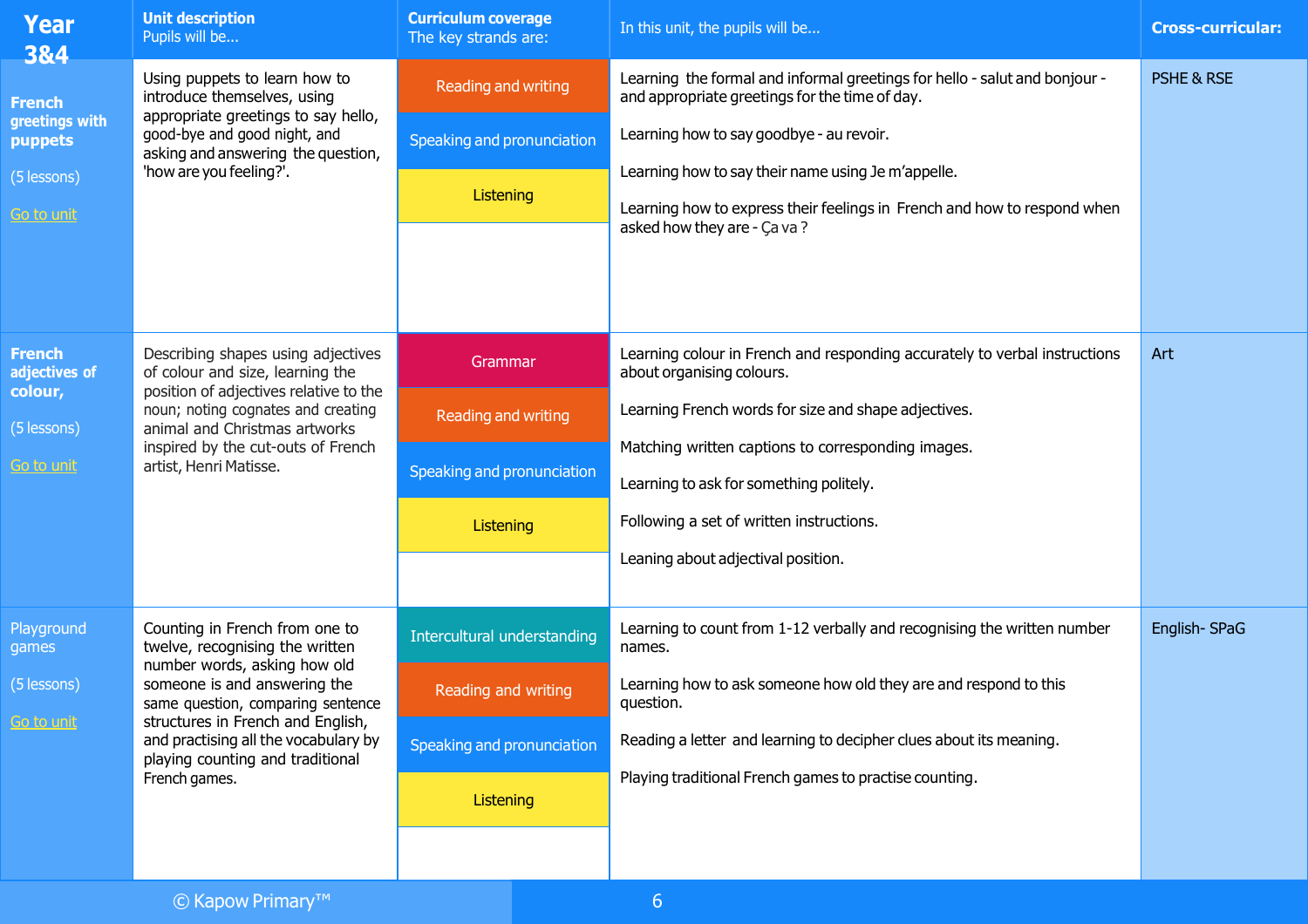| <b>Year</b><br>3&4                                   | <b>Unit description</b><br>Pupils will be                                                                                                                                                                                                                                                                                                 | <b>Curriculum coverage</b><br>The key strands are:                                                       | In this unit, the pupils will be                                                                                                                                                                                                                                                                                                               | <b>Cross-curricular:</b>  |
|------------------------------------------------------|-------------------------------------------------------------------------------------------------------------------------------------------------------------------------------------------------------------------------------------------------------------------------------------------------------------------------------------------|----------------------------------------------------------------------------------------------------------|------------------------------------------------------------------------------------------------------------------------------------------------------------------------------------------------------------------------------------------------------------------------------------------------------------------------------------------------|---------------------------|
| In the<br>classroom                                  | Responding to common classroom<br>instructions through games,<br>learning vocabulary for classroom<br>items and understanding that every                                                                                                                                                                                                  | Grammar                                                                                                  | Learning to understand and respond to classroom instructions.<br>Learning French names for common classroom items.                                                                                                                                                                                                                             | English - SPaG            |
| (5 lessons)<br>Go to unit                            | French noun is either 'masculine' or<br>'feminine.'                                                                                                                                                                                                                                                                                       | Reading and writing<br>Speaking and pronunciation<br>Listening                                           | Understanding that each noun is either masculine or feminine and that the<br>gender affects the form of the indefinite article - 'un' or 'une.'<br>Reading descriptions of school bag items and matching these to pictures of<br>the correct bag.<br>Planning and delivering a presentation where they describe what's in their<br>school bag. |                           |
| <b>Transport</b><br>(5 lessons)<br><u>Go to unit</u> | Using their detective skills to spot<br>cognates and working out meaning,<br>learning new transport-related<br>vocabulary. Pupils will be<br>constructing sentences using parts<br>of the verb 'aller' and prepositions<br>to express going on holiday to a<br>different country or going to school<br>by a particular mode of transport. | Grammar<br>Intercultural understanding<br>Reading and writing<br>Speaking and pronunciation<br>Listening | Recognising cognates and near-cognates to help them work out new<br>transport vocabulary.<br>Learning new sentence structures using aller- to go and prepositions.<br>Creating an oral presentation to describe a scene.<br>Learning about the many countries around the world that speak French.<br>Conducting a survey about transport.      | Geography<br><b>Maths</b> |
| Circle of life<br>$(5$ lessons)<br>Go to unit.       | Using their dictionary skills to<br>develop their animal vocabulary<br>and habitat names. Building<br>sentences and completing food<br>chains to apply this vocabulary in<br>writing.                                                                                                                                                     | Grammar<br><b>Reading and writing</b><br>Speaking and pronunciation<br>Listening                         | Using a bilingual dictionary.<br>Learning to use the correct form of the definite article - le, la, I' and les in<br>relation to animal nouns.<br>Creating a negative statement using ne and pas.<br>Solving language problems.<br>Building noun - verb - noun sentences to describe food chains.                                              | Science                   |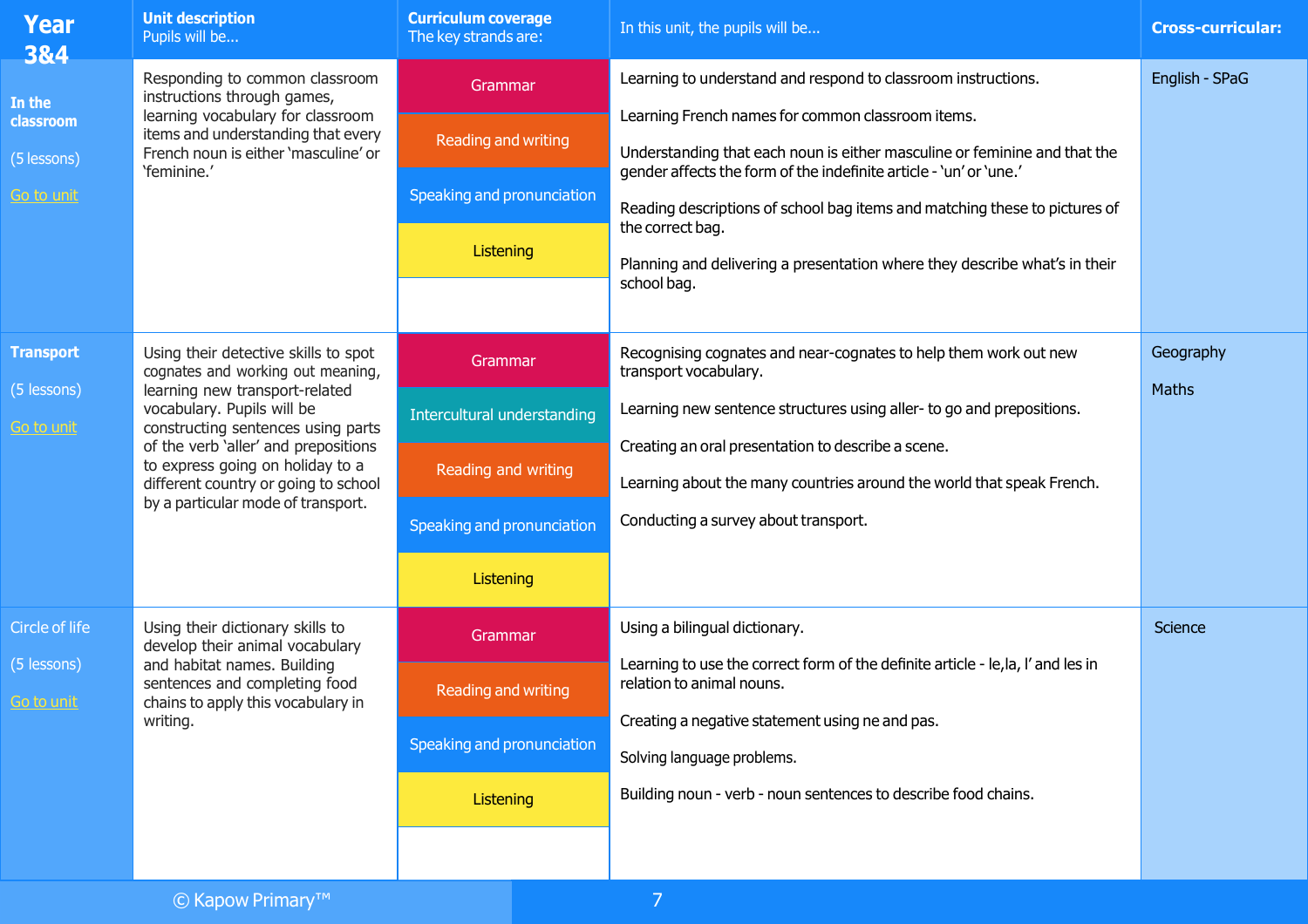| <b>Year</b><br>3&4                                                                      | <b>Unit description</b><br>Pupils will be                                                                                                                                                                                                                                                                                                                                     | <b>Curriculum coverage</b><br>The key strands are:                                                              | In this unit, the pupils will be                                                                                                                                                                                                                                                                                                                                               | <b>Cross-curricular:</b>         |
|-----------------------------------------------------------------------------------------|-------------------------------------------------------------------------------------------------------------------------------------------------------------------------------------------------------------------------------------------------------------------------------------------------------------------------------------------------------------------------------|-----------------------------------------------------------------------------------------------------------------|--------------------------------------------------------------------------------------------------------------------------------------------------------------------------------------------------------------------------------------------------------------------------------------------------------------------------------------------------------------------------------|----------------------------------|
| <b>Portraits-</b><br>describing in<br><b>French</b><br>(5 lessons)<br><u>Go to unit</u> | Describing someone's appearance<br>and characteristics, positioning<br>adjectives in a sentence and<br>ensuring it agrees with the noun it<br>describes (masculine, feminine,<br>singular, plural). Pupils will be<br>exploring the Louvre in Paris to<br>build cultural awareness and<br>complete the unit by writing a<br>description of one of their friends in<br>French. | Grammar<br>Intercultural understanding<br><b>Reading and writing</b><br>Speaking and pronunciation<br>Listening | Understanding that adjectives change depending on the gender of the noun<br>that they are describing.<br>Looking at works of art from the Louvre Museum, Paris.<br>Describing people's hair, eye colour and personality.<br>Writing descriptions of drawings.<br>Ensuring that adjectives agree with nouns.                                                                    | English - descriptive<br>writing |
| <b>Clothes-getting</b><br>dressed in<br><b>France</b><br>(5 lessons)<br>Go to unit      | Learning vocabulary to describe<br>items of clothing, along with the<br>different forms of the indefinite<br>article, incorporating previous<br>learning about colour into their<br>descriptions of clothing and<br>recapping the concept of adjectival<br>agreement, expressing their<br>opinions about outfits in French.                                                   | Grammar<br>Reading and writing<br>Speaking and pronunciation<br>Listening                                       | Describing items of clothing and using different forms of the indefinite<br>article un, une, des and the possessive adjectives mon, ma, mes.<br>Reinforcing colour adjectives and revising the position of adjectives and<br>adjectival agreement.<br>Expressing their opinions about an outfit using J'aime and Je n'aime pas.<br>Writing a caption to describe an outfit.    |                                  |
| French<br>numbers,<br>calendars and<br><b>birthdays</b><br>(5 lessons)<br>Go to unit    | Learning French numbers 1-31, the<br>days of the week, months of the<br>year, dates and season. They will be<br>researching dates of French<br>festivals and revising the unit by<br>having a traditional French birthday<br>celebration in the classroom.                                                                                                                    | <b>Intercultural understanding</b><br>Reading and writing<br>Speaking and pronunciation<br>Listening            | Learning numbers 1-31 and using to solve maths calculations.<br>Learning the days of the week, months of the year and the vocabulary for<br>yesterday, today and tomorrow.<br>Practising French cursive handwriting.<br>Translating written dates from English to French.<br>Recognising the similarities and differences between French and English<br>birthday celebrations. | Maths                            |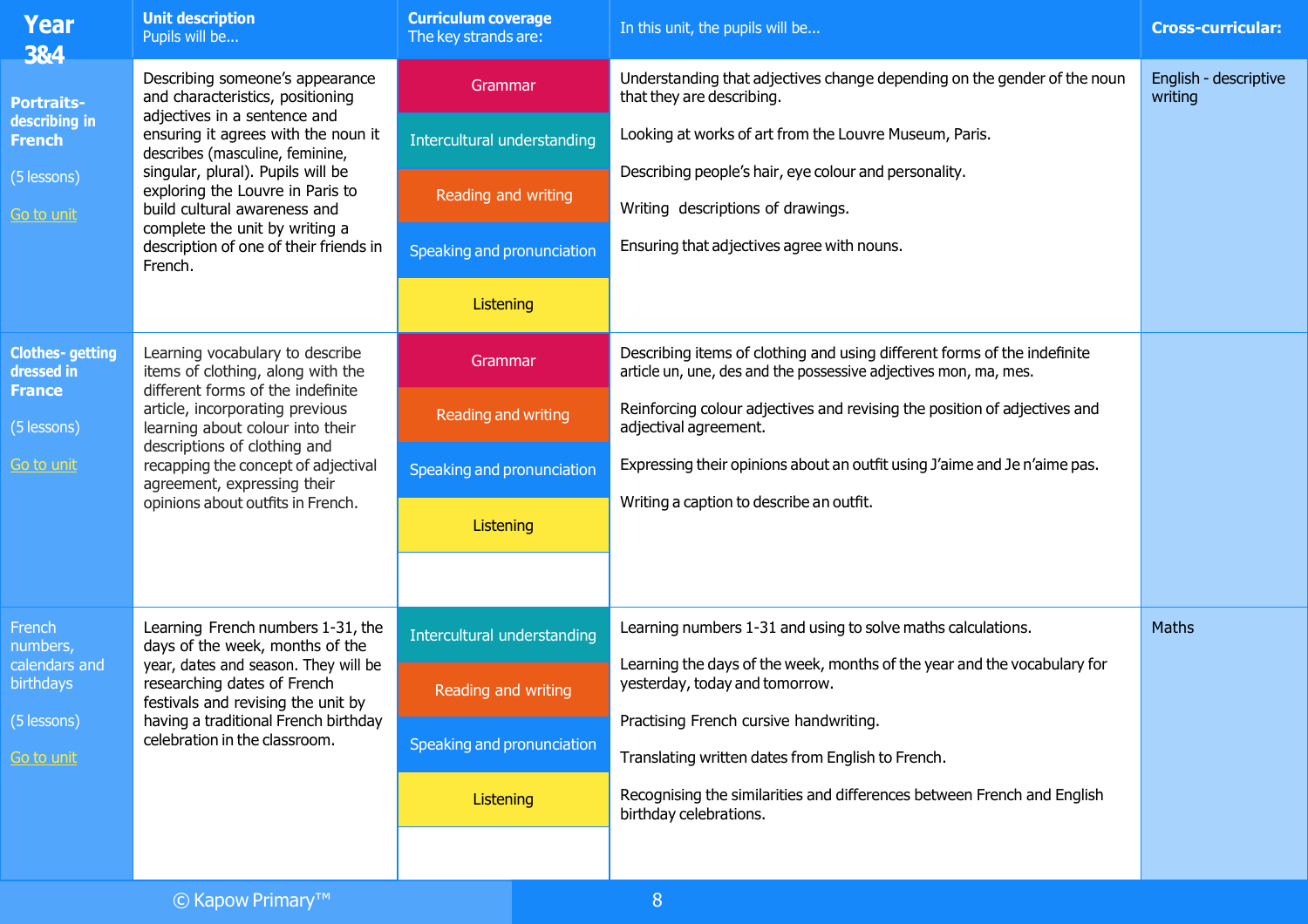| <b>Year 3&amp;4</b>                                                                 | <b>Unit description</b><br>Pupils will be                                                                                                                                                                                                                                                                                         | <b>Curriculum coverage</b><br>The key strands are:                                                       | In this unit, the pupils will be                                                                                                                                                                                                                                                                   | <b>Cross-curricular:</b>  |
|-------------------------------------------------------------------------------------|-----------------------------------------------------------------------------------------------------------------------------------------------------------------------------------------------------------------------------------------------------------------------------------------------------------------------------------|----------------------------------------------------------------------------------------------------------|----------------------------------------------------------------------------------------------------------------------------------------------------------------------------------------------------------------------------------------------------------------------------------------------------|---------------------------|
| <b>French weather</b><br>and the water<br>cycle<br>(5 lessons)<br><u>Go to unit</u> | Learning phrases to describe the<br>weather and vocabulary for the<br>compass points; counting from<br>1-100 in multiples of ten; combining<br>this knowledge to make statements<br>about what the temperature is in<br>different parts of France and<br>delivering a weather forecast.                                           | Reading and writing<br>Speaking and pronunciation<br>Listening                                           | Learning weather phrases to describe the weather.<br>Learning vocabulary for the points of a compass.<br>Learning numbers 1-100.<br>Recognising cognates and near cognates to describe the processes in the<br>water cycle<br>Labelling a diagram of the water cycle using French vocabulary.      | Geography<br><b>Maths</b> |
| French food -<br>Miam, mian!<br>(5 lessons)<br><u>Go to unit</u>                    | Learning food vocabulary and<br>revising numbers to 100, this time<br>in the context of money and prices.<br>Developing their language<br>detective skills and confidence with<br>practical conversational French.                                                                                                                | Intercultural understanding<br>Reading and writing<br>Speaking and pronunciation<br>Listening            | Learning about France's café culture.<br>Ordering food and drink in a café.<br>Learning about the currency- Euros.<br>Learning vocabulary for some familiar shops.<br>Using language detective skills to increase their food related vocabulary.<br>Creating menus and role-playing a café.        | Maths                     |
| French and the<br><b>Eurovision song</b><br>contest<br>(5 lessons)<br>Go to unit    | Writing their own original songs in<br>French, using vocabulary largely<br>drawn from years 3 and 4, including<br>paying attention to rhyming sounds.<br>Pupils will be learning additional<br>musical instrument and musical<br>genre vocabulary and expanding<br>their knowledge of the French<br>names for European countries. | Grammar<br>Intercultural understanding<br>Reading and writing<br>Speaking and pronunciation<br>Listening | Asking and responding to the question of whether or not they play an<br>instrument and about their musical likes and dislikes.<br>Learning the names of musical instruments.<br>Naming and researching some European countries.<br>Writing and performing a group song using French rhyming words. | <b>Music</b>              |
|                                                                                     | © Kapow Primary <sup>™</sup>                                                                                                                                                                                                                                                                                                      |                                                                                                          | 9                                                                                                                                                                                                                                                                                                  |                           |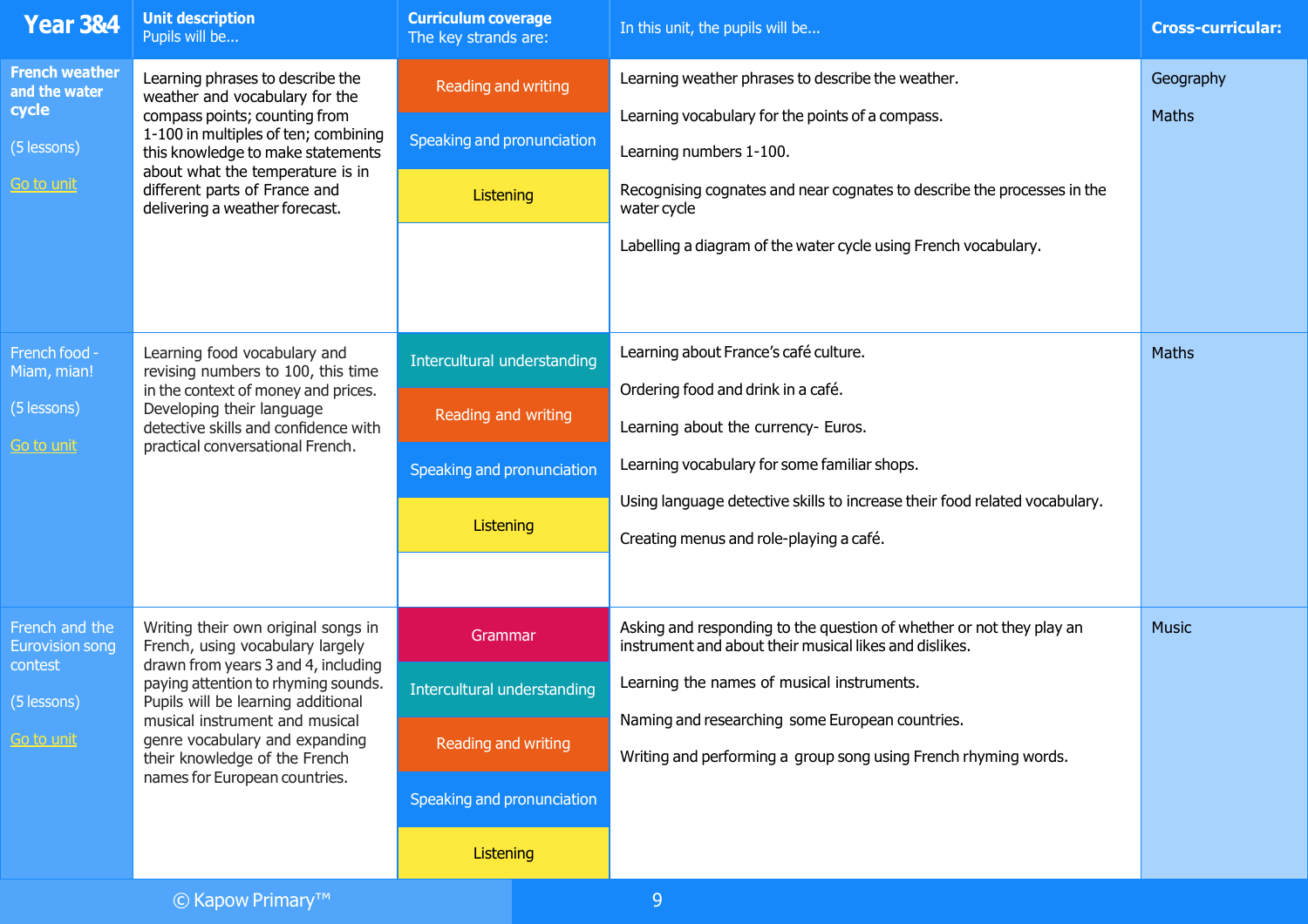| <b>Year</b><br>5&6                                                | <b>Unit description</b><br>Pupils will be                                                                                                                                                                                                                                                                   | <b>Curriculum coverage</b><br>The key strands are:                                                       | In this unit, the pupils will be                                                                                                                                                                                                                                                                                                                                                                                                                             | <b>Cross-curricular:</b>                 |
|-------------------------------------------------------------------|-------------------------------------------------------------------------------------------------------------------------------------------------------------------------------------------------------------------------------------------------------------------------------------------------------------|----------------------------------------------------------------------------------------------------------|--------------------------------------------------------------------------------------------------------------------------------------------------------------------------------------------------------------------------------------------------------------------------------------------------------------------------------------------------------------------------------------------------------------------------------------------------------------|------------------------------------------|
| <b>French monster</b><br>pets<br>(5 lessons)<br><u>Go to unit</u> | Looking at an authentic French text<br>to identify key facts about an animal<br>and characteristics of a factual text,<br>working towards writing<br>paragraphs to describe their own<br>monster creations.                                                                                                 | Grammar<br>Reading and writing                                                                           | Looking for information in an unknown text to identify key information<br>about animals.<br>Practising using the correct article, identifying nouns and noun patterns,<br>and developing knowledge of language and word order.<br>Matching pictures with written descriptions and writing their own<br>descriptions including names for parts of the body.<br>Consolidating their knowledge of noun gender and how it impacts the<br>article and adjectives. | Science<br>English - writing             |
| <b>Space</b><br>exploration<br>(5 lessons)<br><u>Go to unit</u>   | Developing their scientific<br>vocabulary around space as well as<br>their grammar. Using figurative<br>language and developing their<br>sentence structure by adding<br>adjectives, using prepositions and<br>making simple adjectival<br>comparisons.                                                     | Grammar<br>Reading and writing<br>Speaking and pronunciation<br>Listening                                | Creating their own bilingual word mat using their language detective skills.<br>Using metaphors to write their own calligrams.<br>Practising building longer sentences and including comparatives to compare<br>planets.<br>Adding justifications to their sentences using 'because.'<br>Asking and answering questions about alien planets.                                                                                                                 | English - poetry<br>Science              |
| Shopping in<br><b>France</b><br>(5 lessons)<br><u>Go to unit</u>  | Learning to construct high numbers<br>in French, developing food-related<br>vocabulary through games, stories<br>and role-play and building on their<br>understanding of sentence<br>structures, questions and phrases,<br>equipping themselves with<br>language they could use when<br>shopping in France. | Grammar<br>Intercultural understanding<br>Reading and writing<br>Speaking and pronunciation<br>Listening | Recapping numbers 1-20 and learning numbers to one hundred and beyond.<br>Learning words for different fruits, paying attention to gender and<br>pronunciation.<br>Revising the days of the week and food vocabulary.<br>Preparing a repetitive oral tale.<br>Asking and answering questions used when shopping.<br>Decoding an unknown text through context, recognising cognates and near<br>cognates and identifying known vocabulary.                    | <b>Maths</b><br>Design and<br>technology |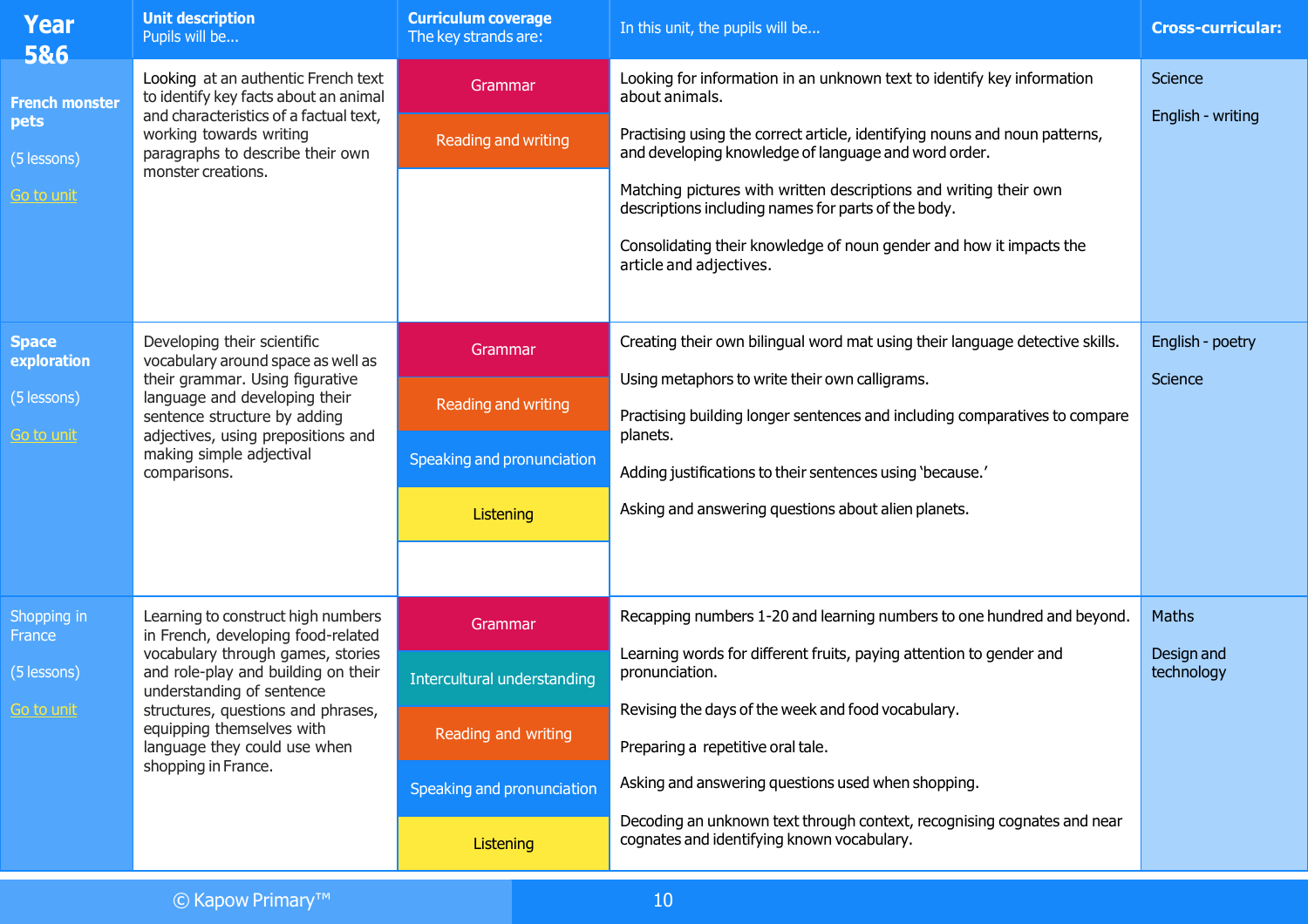| <b>Year</b><br>5&6                                                  | <b>Unit description</b><br>Pupils will be                                                                                                                                                                                                                                                                                                 | <b>Curriculum coverage</b><br>The key strands are:                                                       | In this unit, the pupils will be                                                                                                                                                                                                                                                                                                                                                             | <b>Cross-curricular:</b> |
|---------------------------------------------------------------------|-------------------------------------------------------------------------------------------------------------------------------------------------------------------------------------------------------------------------------------------------------------------------------------------------------------------------------------------|----------------------------------------------------------------------------------------------------------|----------------------------------------------------------------------------------------------------------------------------------------------------------------------------------------------------------------------------------------------------------------------------------------------------------------------------------------------------------------------------------------------|--------------------------|
| <b>French</b><br>speaking world<br>(5 lessons)<br><u>Go to unit</u> | Discovering that there are many<br>countries in the world that speak<br>French, and learning to give and<br>follow directions in French, discuss<br>climate and use comparative<br>language, which they practise as<br>they explore different<br>French-speaking countries and the<br>cultural treasures belonging to<br>those countries. | Grammar<br>Intercultural understanding<br>Reading and writing<br>Speaking and pronunciation<br>Listening | Revising compass points and using directional language.<br>Learning where French speaking countries are located in the world.<br>Exploring some French speaking countries by reading some short sentences<br>and making statements using 'il y a'<br>Listening to a real weather forecast in French.<br>Asking and answering questions about some countries in the french<br>speaking world. | Maths<br>Geography       |
| Verbs in a<br><b>French week</b><br>(5 lessons)<br>Go to unit       | Learning about French verbs and<br>verb endings through games and<br>stories, writing a short piece of<br>creative writing about a week in the<br>life of a character, using action<br>verbs.                                                                                                                                             | Grammar<br>Reading and writing<br>Speaking and pronunciation<br><b>Listening</b>                         | Practising bilingual dictionary skills.<br>Recognising that there are three categories of ending for French infinitives.<br>Recognising and using different subject pronouns.<br>Choosing the correct ending of regular -er verbs to go with the subject<br>pronoun.<br>Understanding that some French verbs are irregular (avoir- to have and être<br>- to be)                              | English - SPaG           |
| Meet my French<br>family<br>(5 lessons)<br>Go to unit               | Recapping previously learnt<br>descriptive vocabulary and<br>developing in their ability to form<br>sentences to describe their family.                                                                                                                                                                                                   | Grammar<br>Reading and writing<br>Speaking and pronunciation<br><b>Listening</b>                         | Learning vocabulary for family members and relations.<br>Writing short descriptive phrases and producing a longer written<br>composition about family.<br>Reading a text and identifying family members from the written clues.<br>Understanding and expressing simple opinions.<br>Using the building blocks of sentences to form new sentences.                                            | English - writing        |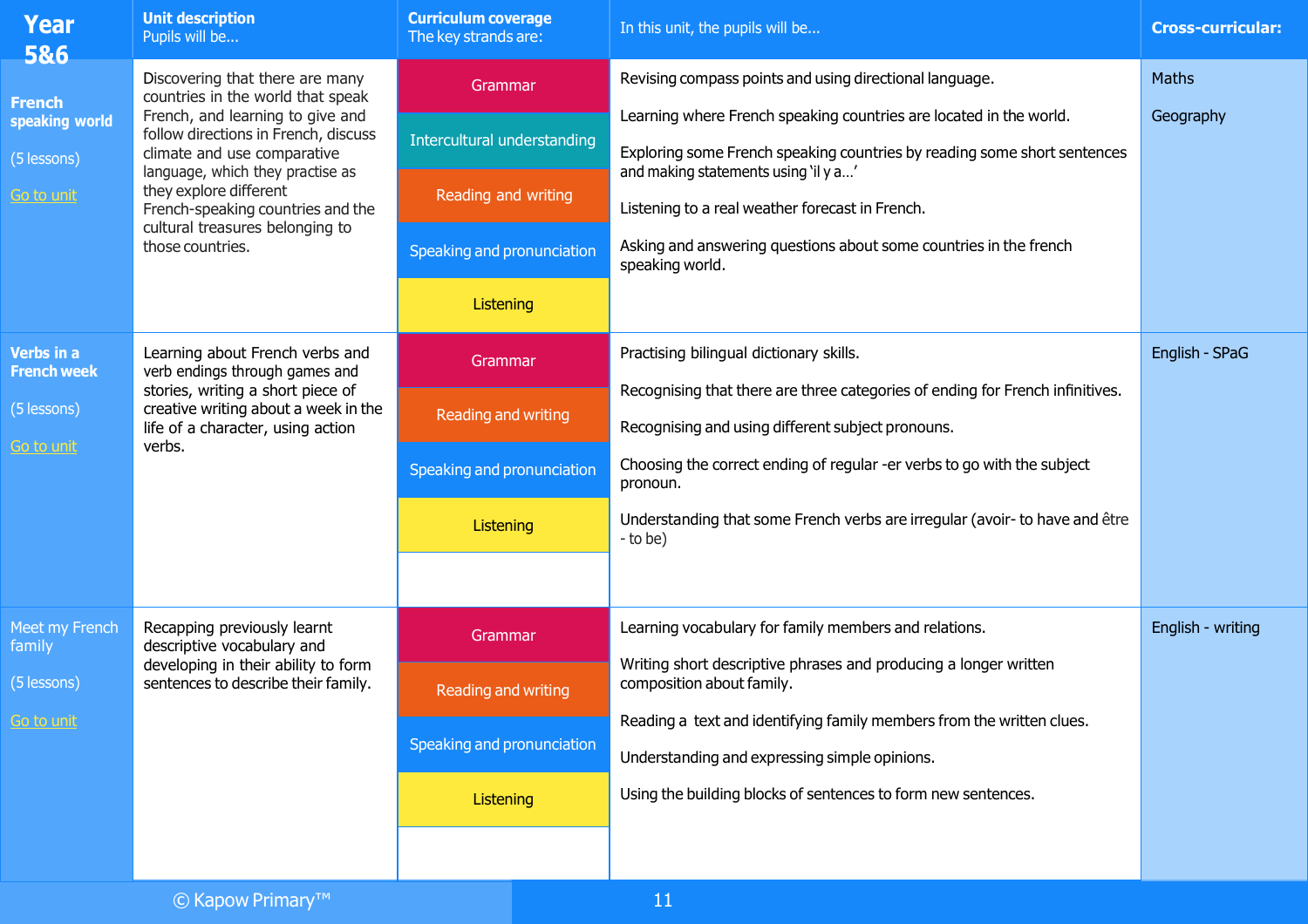| <b>Year</b><br>586                                       | <b>Unit description</b><br>Pupils will be                                                                                                                                                                                                                                                             | <b>Curriculum coverage</b><br>The key strands are:                                                                              | In this unit, the pupils will be                                                                                                                                                                                   | <b>Cross-curricular:</b>                                                                                     |         |
|----------------------------------------------------------|-------------------------------------------------------------------------------------------------------------------------------------------------------------------------------------------------------------------------------------------------------------------------------------------------------|---------------------------------------------------------------------------------------------------------------------------------|--------------------------------------------------------------------------------------------------------------------------------------------------------------------------------------------------------------------|--------------------------------------------------------------------------------------------------------------|---------|
| expanding their knowledge of<br><b>French sport</b>      | Learning sports vocabulary and<br>country names and developing their                                                                                                                                                                                                                                  | Grammar                                                                                                                         | Learning the names of some sports in French and how to express<br>preferences.                                                                                                                                     | <b>P.E.</b><br>Geography                                                                                     |         |
| and the<br><b>Olympics</b>                               | cultural knowledge of Pétanque,<br>the Tour de France and the<br>Olympics. Pupils will be<br>consolidating their learning by<br>writing a magazine article about the<br>Olympic Games.                                                                                                                |                                                                                                                                 | Intercultural understanding                                                                                                                                                                                        | Learning the French name for countries around the world.                                                     | History |
| (5 lessons)                                              |                                                                                                                                                                                                                                                                                                       | Reading and writing                                                                                                             | Learning the verb 'aller' (to go) and how to conjugate in the past tense as<br>well as identifying the correct preposition.                                                                                        |                                                                                                              |         |
| <u>Go to unit</u>                                        |                                                                                                                                                                                                                                                                                                       | Becoming familiar with P.E. action verbs.<br>Speaking and pronunciation<br>Learning how to play Pétanque (a famous French game) |                                                                                                                                                                                                                    |                                                                                                              |         |
|                                                          |                                                                                                                                                                                                                                                                                                       | Listening                                                                                                                       | Writing a magazine article using vocabulary and grammar from the unit.                                                                                                                                             |                                                                                                              |         |
| French football<br>champions                             | Developing and practising many<br>important learning strategies that                                                                                                                                                                                                                                  | Reading and writing                                                                                                             | Developing strategies to become independent language learners.                                                                                                                                                     | P.E<br>Geography                                                                                             |         |
| (5 lessons)                                              | they can use in their future learning<br>of other languages and subjects.<br>Children will be developing their<br>reading, speaking and listening<br>skills, responding to questions<br>about footballers, building up to                                                                             | <b>Speaking and pronunciation</b>                                                                                               | Translating and answering comprehension questions about written profiles<br>of French footballers.                                                                                                                 |                                                                                                              |         |
| <u>Go to unit</u>                                        |                                                                                                                                                                                                                                                                                                       |                                                                                                                                 | Listening                                                                                                                                                                                                          | Exploring different ways of saying where a person comes from.<br>Creating a written football player profile. |         |
| writing their own football player<br>of a chosen player. | profiles in French based on research                                                                                                                                                                                                                                                                  |                                                                                                                                 |                                                                                                                                                                                                                    |                                                                                                              |         |
|                                                          |                                                                                                                                                                                                                                                                                                       |                                                                                                                                 |                                                                                                                                                                                                                    |                                                                                                              |         |
| In my French<br>house                                    | Describing a house, the different<br>rooms and who lives there. Learning<br>about prepositions to explain where<br>items are arranged in their<br>bedrooms and consolidating the<br>grammar and vocabulary they have<br>learned by writing a letter to<br>describe their family, home and<br>bedroom. | Grammar                                                                                                                         | Learning how to describe different types of house and the rooms in a house.                                                                                                                                        |                                                                                                              |         |
| (5 lessons)                                              |                                                                                                                                                                                                                                                                                                       | <b>Reading and writing</b>                                                                                                      | Using existing vocabulary knowledge of family members to write a short<br>piece describing a house and who lives there.<br>Learning to describe items in a bedroom and using prepositions to describe<br>position. |                                                                                                              |         |
| Go to unit                                               |                                                                                                                                                                                                                                                                                                       | Speaking and pronunciation                                                                                                      |                                                                                                                                                                                                                    |                                                                                                              |         |
|                                                          |                                                                                                                                                                                                                                                                                                       | Listening                                                                                                                       | Writing a letter to describe a house, who lives there and what is in it.                                                                                                                                           |                                                                                                              |         |
|                                                          |                                                                                                                                                                                                                                                                                                       |                                                                                                                                 |                                                                                                                                                                                                                    |                                                                                                              |         |